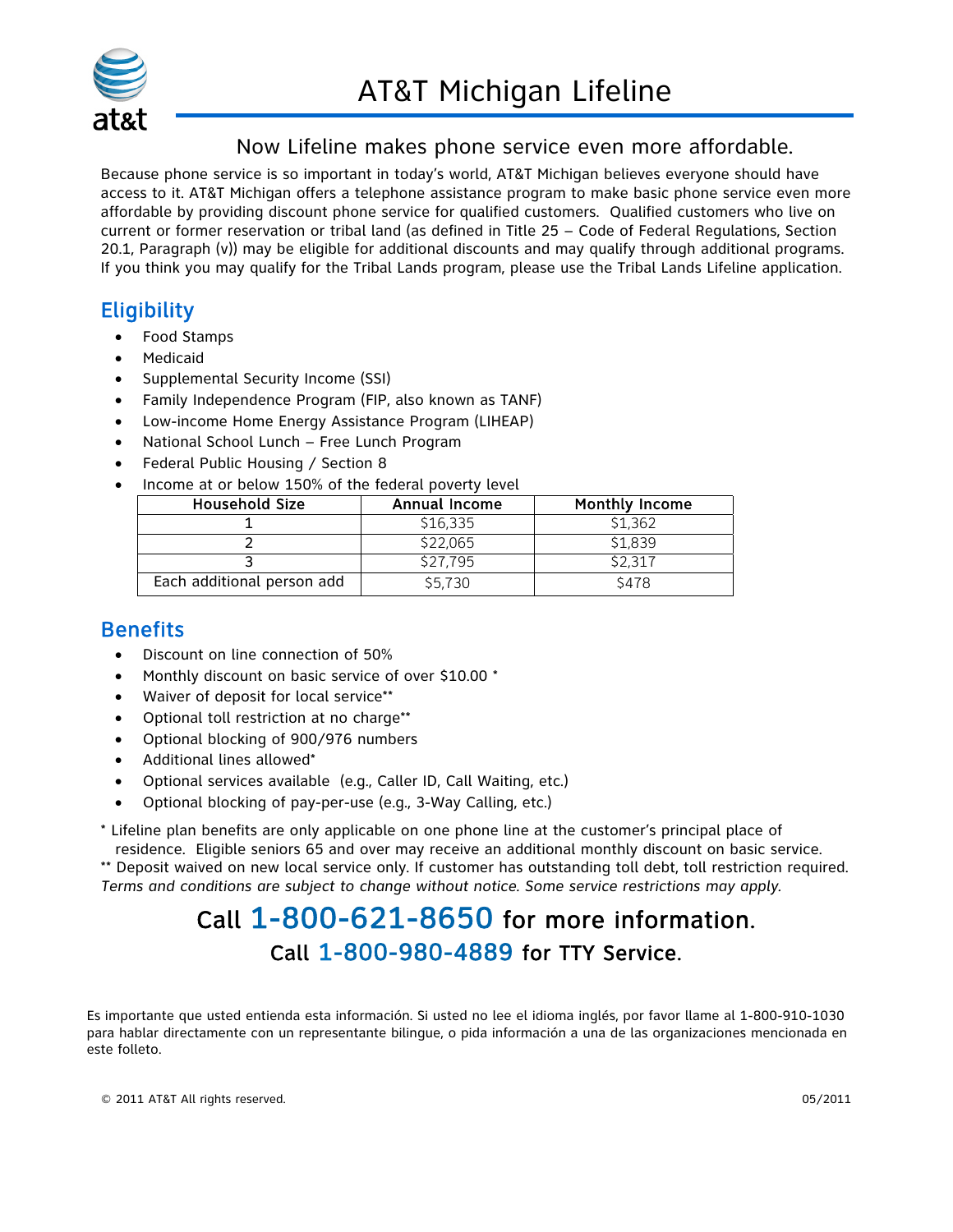| PLEASE READ CAREFULLY AND FILL OUT COMPLETELY                                                                    |          |          |                                                                                                                                                                                                                                                                       |                                                                                                                                                                                                                             |
|------------------------------------------------------------------------------------------------------------------|----------|----------|-----------------------------------------------------------------------------------------------------------------------------------------------------------------------------------------------------------------------------------------------------------------------|-----------------------------------------------------------------------------------------------------------------------------------------------------------------------------------------------------------------------------|
| Name of Applicant<br><b>Home Address</b>                                                                         | (last)   | (first)  | (middle initial)                                                                                                                                                                                                                                                      | My home telephone number is:<br>(include area code)                                                                                                                                                                         |
|                                                                                                                  | (number) | (street) | (apartment $#$ , if any)                                                                                                                                                                                                                                              | My daytime telephone number is:<br>(include area code)                                                                                                                                                                      |
| (city or town)                                                                                                   |          | (state)  | (zip code)                                                                                                                                                                                                                                                            |                                                                                                                                                                                                                             |
| Please provide your Social Security Number<br>guidelines.                                                        |          |          |                                                                                                                                                                                                                                                                       | Please qualify via 1 or 2. Note: You may receive Social Security and Medicare benefits, but to qualify for<br>Lifeline, you must participate in one of the qualifying programs listed below or your income must fall within |
| I am receiving assistance from<br>1.                                                                             |          |          |                                                                                                                                                                                                                                                                       |                                                                                                                                                                                                                             |
| Food Stamps<br>Medicaid<br>Supplemental Security Income<br>Low-income Home Energy Plan (LIHEAP)<br>Or            |          |          | Federal Public Housing or Section 8<br>Family Independence Program                                                                                                                                                                                                    | Temporary Assistance for Needy Families (TANF)<br>National School Lunch - Free Lunch Program                                                                                                                                |
| 2.<br>Prior year's state or federal tax return<br>SSI Award Letter<br>Please fill in worksheet below. (Required) |          |          | following photocopies that document my total household income. Please check all that apply:<br>Paycheck stubs for most recent 3 months<br>FIA Award Letter                                                                                                            |                                                                                                                                                                                                                             |
| Number of people living in household                                                                             |          |          | <b>Adults</b>                                                                                                                                                                                                                                                         | children                                                                                                                                                                                                                    |
| Income from monthly wages                                                                                        |          |          | \$                                                                                                                                                                                                                                                                    |                                                                                                                                                                                                                             |
| Income from social security                                                                                      |          |          | \$                                                                                                                                                                                                                                                                    |                                                                                                                                                                                                                             |
| Income from monthly pension                                                                                      |          |          | \$<br>\$                                                                                                                                                                                                                                                              |                                                                                                                                                                                                                             |
| <b>Total Monthly Income</b><br>apply the discount.                                                               |          |          |                                                                                                                                                                                                                                                                       | I am 65 or older and am eligible for the additional discount. Month and year of birth _____________<br>If you are not eligible for this discount today, please call AT&T as soon as you are eligible and we will            |
|                                                                                                                  |          |          | PLEASE READ AND SIGN THE FOLLOWING STATEMENT                                                                                                                                                                                                                          |                                                                                                                                                                                                                             |
| I certify that<br>My telephone service is listed in my name;<br>a a s<br>8650; and                               |          |          | The above address is my primary residence, not a second home or business;<br>If, in the future, I no longer participate in at least one of the above programs, or if any of the<br>these statements in order to confirm my continued participation in the above plan. | information in this Application changes or no longer applies, I will notify AT&T Michigan at 1-800-621-<br>I lauthorize AT&T Michigan or its duly appointed representative to access any records required to verify         |
|                                                                                                                  |          |          |                                                                                                                                                                                                                                                                       |                                                                                                                                                                                                                             |
|                                                                                                                  |          |          | fill out and mail the application to the address below:<br>AT&T Lifeline Michigan<br>PO Box 4600 Waterloo, IA 50704-9717<br>or fax application to 1,000,005,7405                                                                                                      |                                                                                                                                                                                                                             |

or fax application to 1-800-295-7495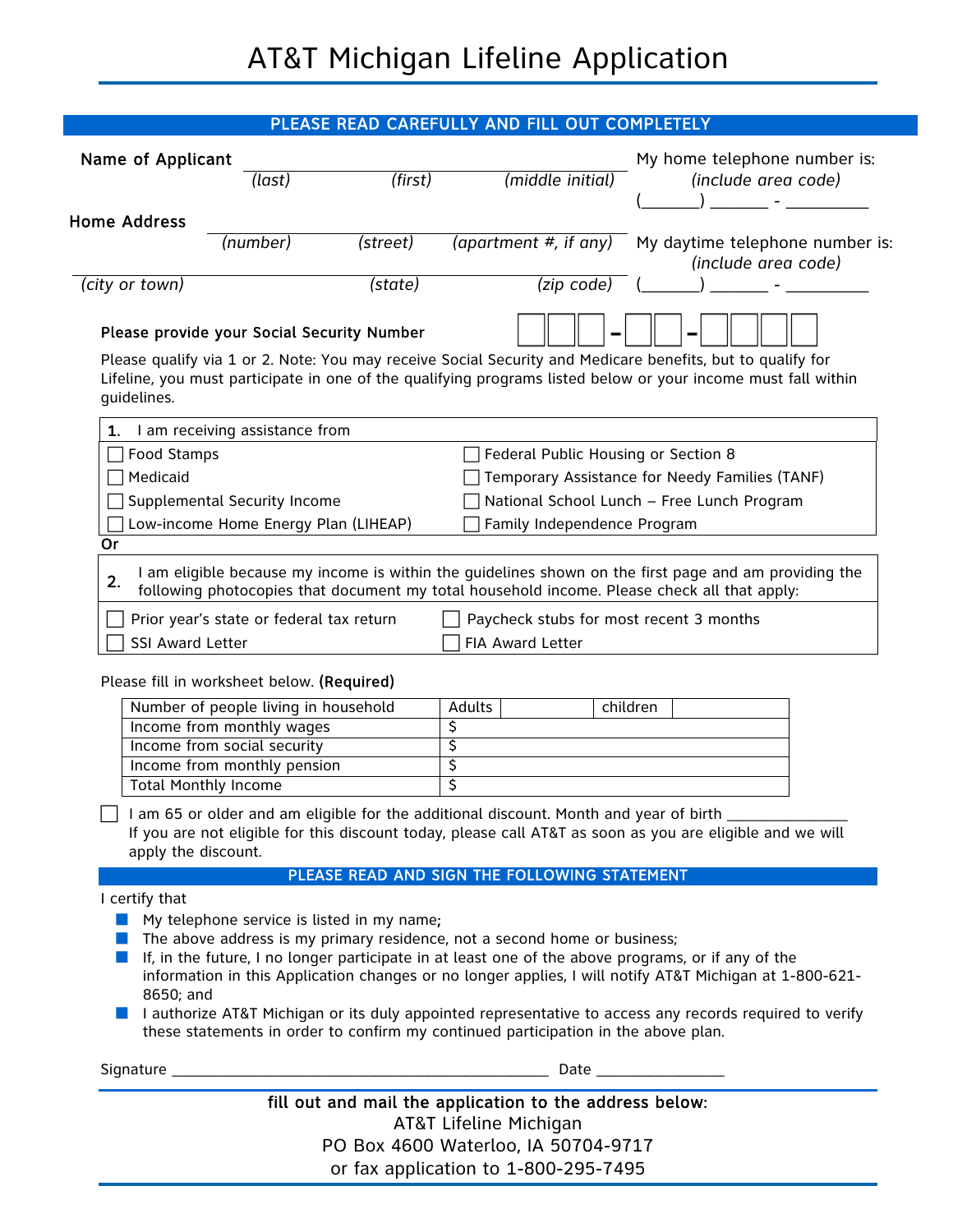# AT&T Michigan Tribal Lands Lifeline Information

AT&T Michigan offers qualified customers who live on current or former reservation or tribal land (as defined in Title 25 – Code of Federal Regulations, Section 20.1, Paragraph (v)) a telephone assistance program to make basic phone service even more affordable. You may qualify for Lifeline if you participate in a qualifying program or if your income is within certain guidelines. You should apply using either the program method (1) or the income method (2). Note: You may receive Social Security and Medicare benefits, but to qualify for Lifeline, you must participate in one of the qualifying programs listed below or your income must fall within guidelines. You MUST have telephone service with AT&T to receive this benefit.

There are two ways to qualify – please choose only one:

1. Program Participation. If you participate in one of the following programs:

| ■ Food Stamps (SNAP)                  | • Low-income Home Energy Assistance Program (LIHEAP)   |
|---------------------------------------|--------------------------------------------------------|
| Medicaid                              | • National School Lunch - Free Lunch Program           |
| • Supplemental Security Income (SSI)  | • Bureau of Indian Affairs General Assistance Program  |
| Federal Public Housing / Section 8    | ■ Head Start (income-qualified customer only)          |
| Family Independence Program FIP, also | • Tribally Administered Temporary Assistance for Needy |
| known as TANF)                        | <b>Families</b>                                        |

2. Income Qualification: If your household income is at or below 150% of the federal poverty level. See chart below:

| <b>Household Size</b>      | Annual Income | <b>Monthly Income</b> |
|----------------------------|---------------|-----------------------|
|                            | \$16,335      | \$1,362               |
|                            | \$22,065      | \$1,839               |
|                            | \$27.795      | \$2.317               |
| Each additional person add | \$5.730       | <b>\$478</b>          |

#### Benefits \*

- 50% discount on line connection
- Monthly discount on basic service. Depending on the call plan option you select, you may pay as little as \$1 per month
- Waiver of deposit for local service\*\*
- Optional toll restriction at no charge. Note: if you qualify for Lifeline and want free toll restriction, call us and ask for it after you have been enrolled into Lifeline.
- Optional blocking of 900/976 numbers
- Additional lines allowed\*
- Optional services available (e.g., Caller ID, Call Waiting, etc.)
- Optional blocking of pay-per-use (e.g., 3-Way Calling, etc.)

\* Lifeline plan benefits are only applicable on one phone line at the customer's principal place of residence.

\*\* Deposit waived on new local service only. If customer has outstanding toll debt, toll restriction required. *Terms and conditions are subject to change without notice. Some service restrictions may apply.* 

#### Call 1-800-621-8650 for more information. Call 1-800-980-4889 for TTY Service.

#### Mail Form to:

AT&T Lifeline Michigan

PO Box 4600 Waterloo, IA 50704-9717

#### or fax application to 1-800-295-7495

Es importante que usted entienda esta información. Si usted no lee el idioma inglés, por favor llame al 1-800-910-1030 para hablar directamente con un representante bilingue, o pida información a una de las organizaciones mencionada en este folleto